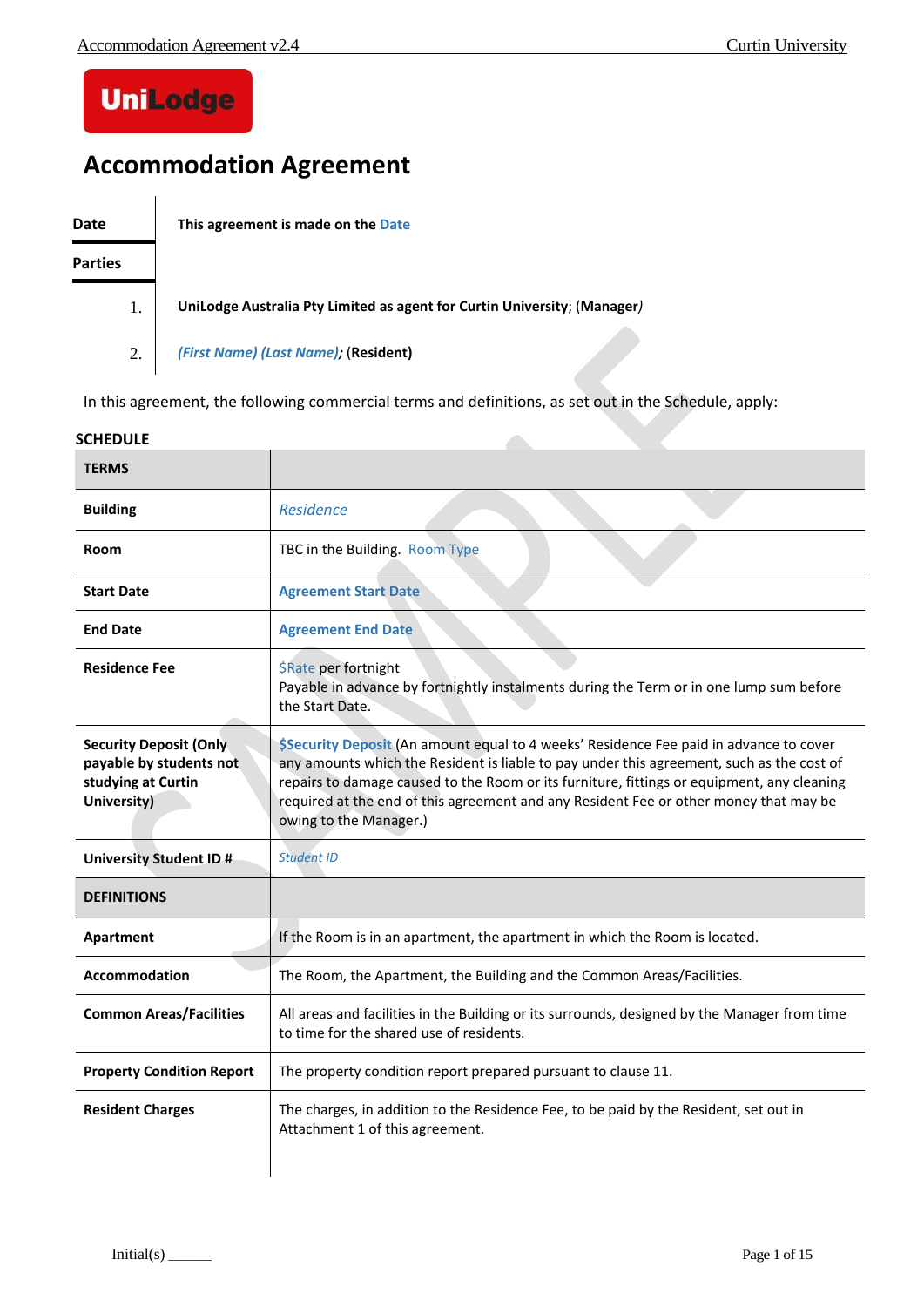$\overline{a}$ 

| <b>Resident Handbook</b> | The Resident Handbook for the Building issued by the Manager or on its behalf and<br>including any variations notified to the Resident.<br>The Resident Handbook will also reflect the requirements of Conduct at Curtin:<br>https://oasis.curtin.edu.au/ConductAtCurtin |  |
|--------------------------|--------------------------------------------------------------------------------------------------------------------------------------------------------------------------------------------------------------------------------------------------------------------------|--|
| Term                     | The term of this agreement commencing on the Start Date and expiring on the End Date.                                                                                                                                                                                    |  |
| <b>University</b>        | Curtin University, Bentley Campus                                                                                                                                                                                                                                        |  |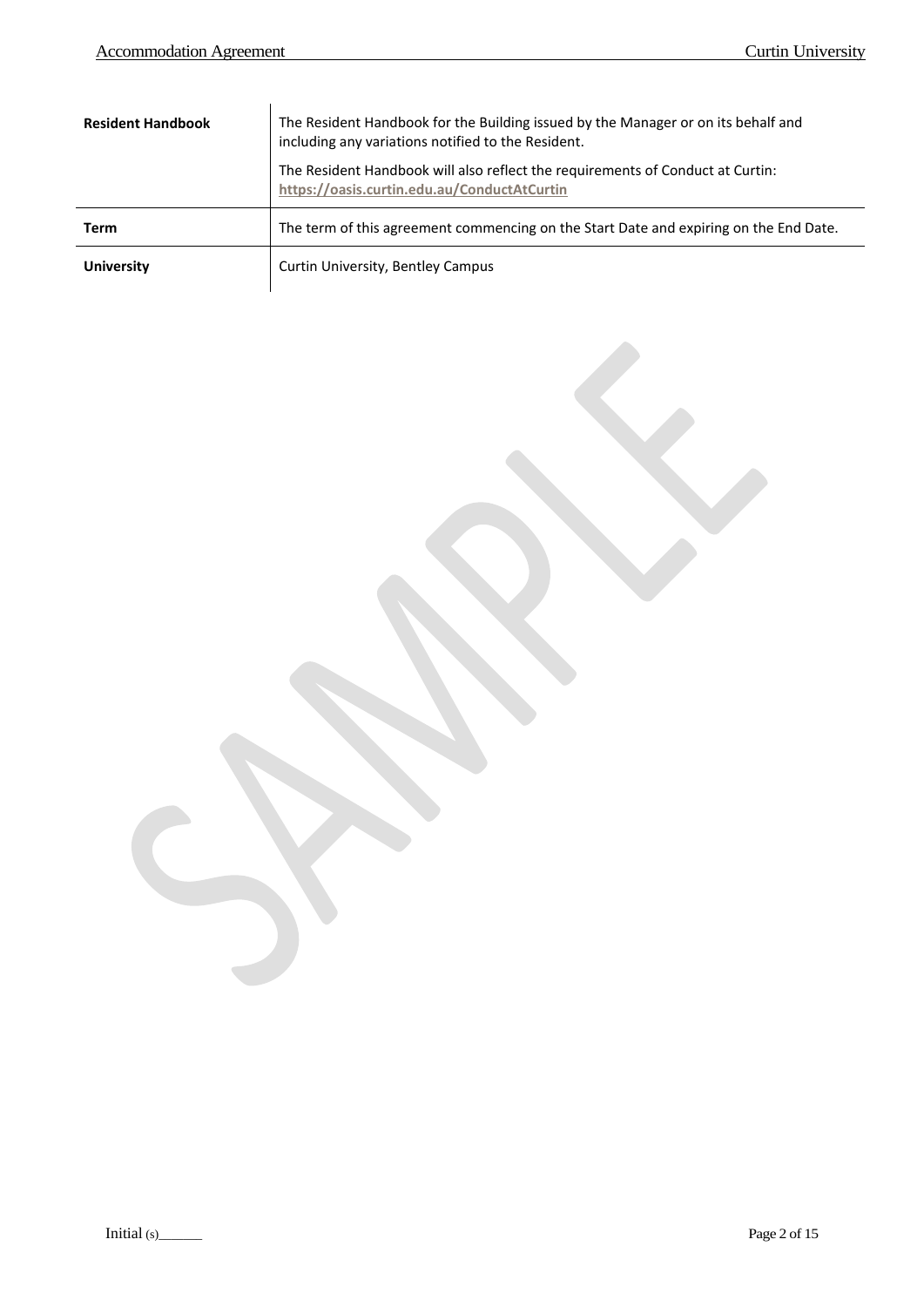### **Terms and conditions**

#### **1. Licence**

- a. The Manager grants to the Resident, and the Resident accepts, a licence to use:
	- (i) the Room exclusively; and
	- (ii) the common areas and facilities in the Apartment (excluding other rooms that are licensed or may be licensed to other residents) in common with other occupants of the rooms in the Apartment,

for the Term on the terms and conditions set out in this agreement.

- b. The Resident acknowledges and agrees that:
	- (i) the Resident occupies the Room as licensee and this agreement does not create in or confer on the Resident any estate or interest in the Accommodation; and
	- (ii) this agreement is not a residential tenancy agreement for the purpose of the *Residential Tenancies Act 1987 (WA).*

#### **2. Term**

The Resident must not occupy the Room beyond the Term, except where the Manager has agreed to extend the Termand, on such terms, and at such further Residence Fee as determined by the Manager.

#### **3. Residence Fee & additional charges**

- a. The Resident must pay to the Manager the Residence Fee for the Room as set out in the Schedule. The Residence Fee is to be paid in full on the relevant instalment date and the Resident must remain at least one instalment in advance at all times.
- b. Subject to clauses 14 and 15, the Resident acknowledges and agrees that:
	- (i) no refund of the Residence Fee, in full or in part, will be made if the Resident vacates the Room prior to the expiry of the Term.
	- (ii) if the Residence Fee is not paid when due, then it will be deducted from the Security Deposit; and
	- (iii) should the amount of the Security Deposit be insufficient to any outstanding Residence Fee the Resident will be liable to pay the difference.
- c. The Residence Fee includes all costs for the supply of utilities.
- d. The Resident must pay to the Manager on demand all Resident Charges as set out in Attachment 1.

#### **4. Security Deposit/Vacating**

- a. The Resident must pay the Security Deposit during the Term and during any further period in which the Resident may occupy the Room if they are not studying at Curtin University.
- b. The Manager may at any time deduct from the Security Deposit any arrears of the Residence Fee, Resident Charges or any other amounts which may be owing to the Manager.
- c. For Curtin University students who do not pay a security deposit, the Manager may at any time place a sanction on the residents' Curtin University student account for any arrears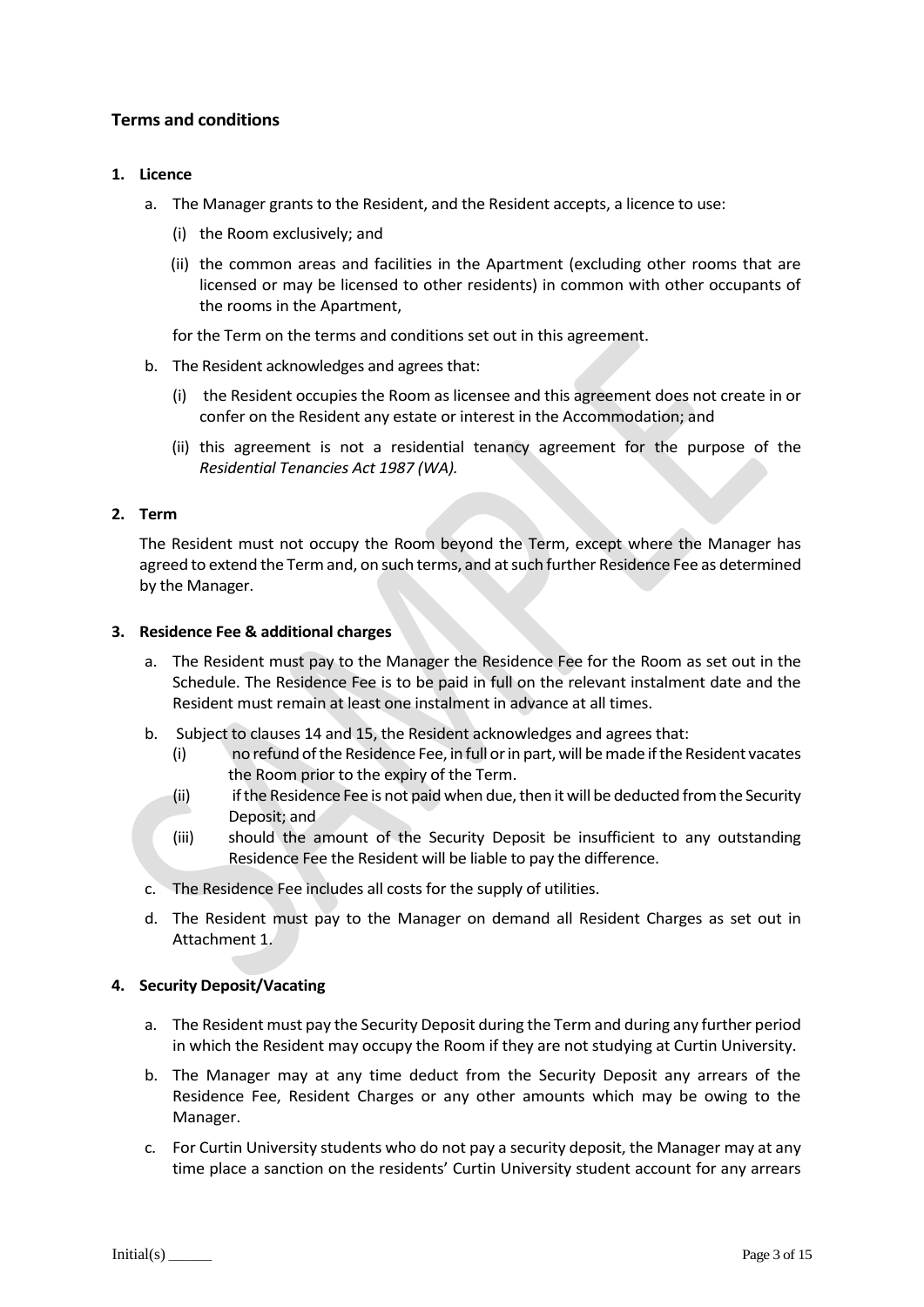of the Residence Fee, Resident Charges or any other amounts which may be owing to the Manager.

- d. If in the Manager's opinion:
	- (i) the Room and the Apartment, following vacation by the Resident, is not left in a clean and habitable condition; or
	- (ii) damage has been caused to any part of the Room or the Apartment or the furniture, fittings or equipment in the Room or the Apartment,

the Manager may deduct from the Security Deposit, or place a sanction on the residents' Curtin University student account, the costs of any cleaning, repairs or replacement of items required. If the Security Deposit does not cover all those costs, the Resident must pay to the Manager any further amount required on demand.

- e. The Manager must return any remaining balance of the Security Deposit to the Resident within 14 days of the Resident vacating the Room, or within a reasonable time after the Manager has finalised any cleaning, repairs or replacement of items required to the Room or the Apartment.
- f. The Resident acknowledges and agreesthat the Manager is entitled to any interest earned on the Security Deposit.

#### **5. Use of Room**

The Resident acknowledges and agrees that the Resident must:

- a. only use the Room as a private residence;
- b. not assign, sub-let or part with possession of the Room to any person, cohabitate with a partner, or allow any person that is not approved by the Manager to stay in the Room at any time, and:
	- (iii) if the Manager does approve an additional occupant, the Resident must pay to the Manager the Unauthorised Guest Fee set out in Attachment 1; and
	- (iv) if the Manager does not approve a person as an additional occupant, the Resident must
		- A. immediately arrange for that person to leave and cease to cohabitate with the Resident and use or occupy the Room; and
		- B. pay to the Manager the Guest Fee set out in Attachment 1 in respect of the period of unauthorized use or occupation of the Room by that person;
- c. not use the Room or the Apartment for any immoral or illegal use or in conjunction with any form of commercial activity (as determined by the Manager);
- d. not allow any visitor or any other person to enter and/or remain in the Accommodation unless with the permission of the Resident and must ensure that all visitors comply with the terms of this agreement; and
- e. pay for any damage (including cleaning required) to the Accommodation caused or contributed to by the Resident, any visitor or any other person at the Accommodation, with the Resident's express or implied permission.

#### **6. Rules**

The Resident must comply with all rules in respect of the use of the Accommodation as notified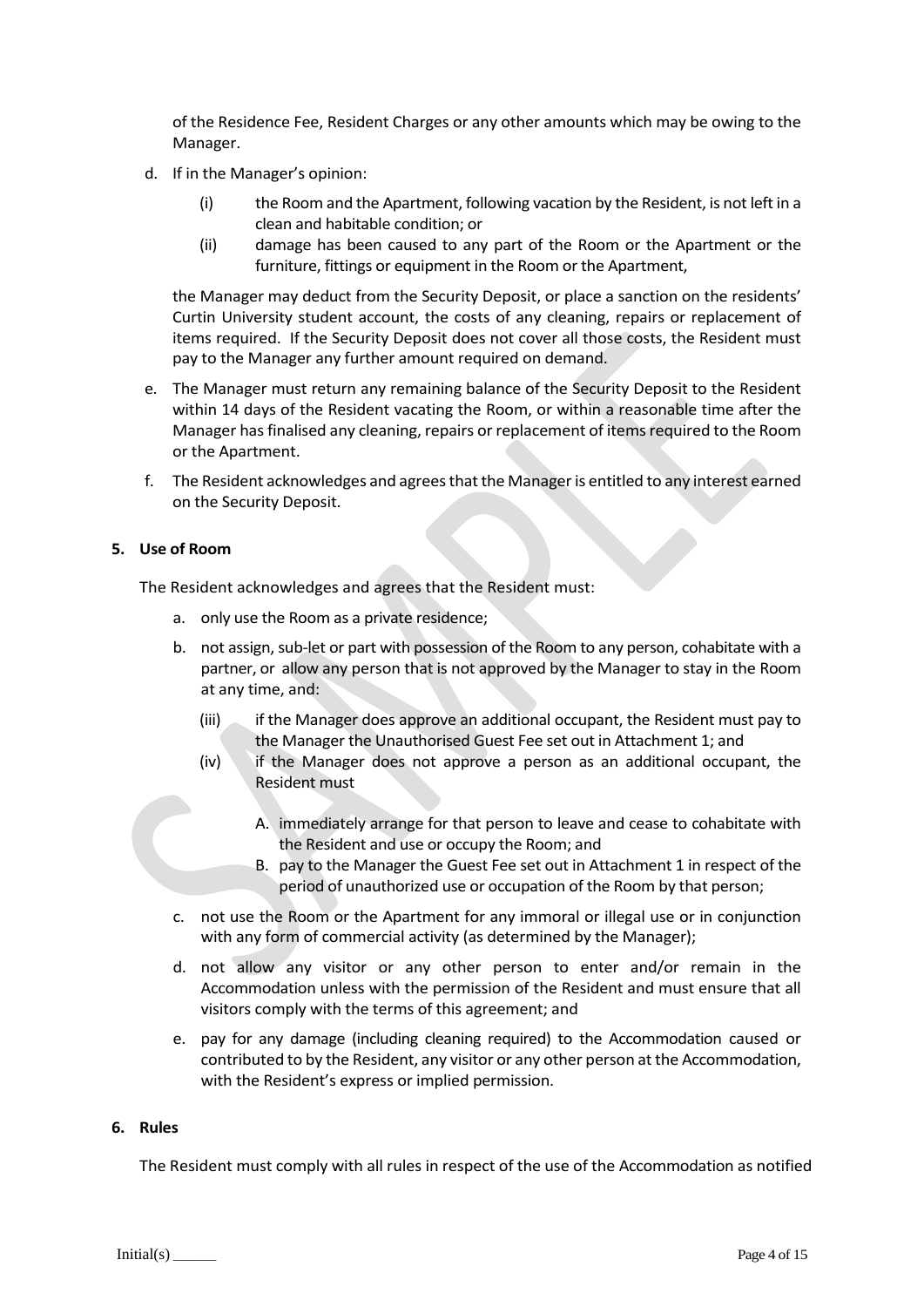by the Manager from time to time or as set out in the Resident Handbook or the "University Land & Traffic By-Laws" applicable from time to time.

#### **7. Resident obligations**

The Resident must, at all times, during the Term:

- a. not cause any damage to the Accommodation and pay to the Manager on demand the cost of repairs caused by any act, omission or default of the Resident or the Resident's visitors;
- b. keep all floor coverings, walls, ceilings, windows (including glass), window treatments, doors and all furniture, fixtures and fittings and household equipment in or at the Room, the Apartment and the Common Areas/Facilities in the same condition as they are at the Start Date and as stated in the Property Condition Report;
- c. keep all personal items wholly within the Room, or with consent and subject to the Manager's direction, in the Common Areas/Facilities;
- d. keep all sanitary and water services, electrical and gas installations of the Room and the Apartment in good working order and not tamper with any of them;
- e. keep the Accommodation in a clean and sanitary condition, free from dirt, oil, grease and vermin;
- f. keep garden beds and the grounds within or adjoining the Accommodation free of refuse, debris and kitchen spoils such as fats, oils and cigarette butts;
- g. notify the Managerimmediately in writing of any loss, damage or defect at or within the Accommodation and in anyevent, nolater than one working day after the occurrence of any such loss, damage or defect;
- h. replace, or at the Manager's election pay, for all loss or damage to the Accommodation that is caused or contributed to by any act, omission or default of the Resident or the Resident's visitors;
- provide all assistance, as requested by the Manager in relation to any insurance claim;
- j. permit the Manager to enter and inspect the Accommodation pursuant to clause 10;
- k. indemnify the Manager against any loss, liability, costs or expenses incurred or suffered by the Manager, arising from or in connection with any damage to the Accommodation or any loss of or damage to anything in or near the Accommodation, caused or contributed to by the Resident's act, negligence or default, or some danger created by the Resident whether or not the existence of that danger was or ought to have been known to the Resident;
- I. remove any obstruction referred to in clause  $8(k)$  and if the Resident does not or is not capable of immediately removing the obstruction, allow the Manager to remove the obstruction at the Resident's cost without the Manager being responsible to the Resident for any loss or damage which may result during removal of the obstruction;
- m. notify the Managerimmediately if the Resident'sstudent status changes or if the Resident withdraws from or suspends their course of study, despite the Term and any Residence Fee paid in advance; and
- n. give immediate notice to the Manager of any infectious illness occurring in the Room. If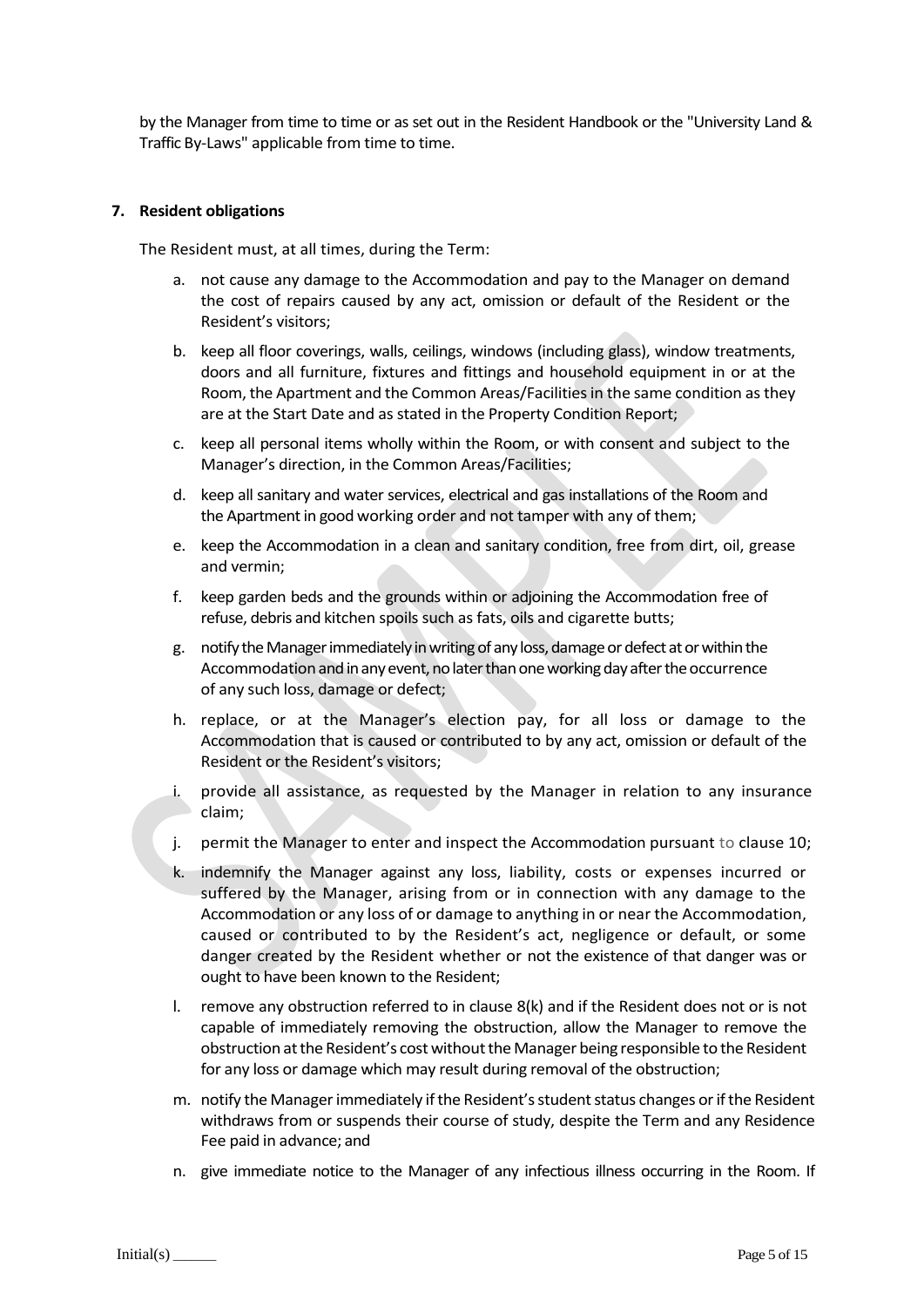required, the Manager will arrange for fumigation and cleaning of the Room and the Apartment, which may be at the Resident's cost, if demanded by the Manager.

#### **8. Prohibitions**

The Resident must not, during the Term:

- a. do or permit to be done anything at or within, or to bring or keep anything at or within the Accommodation which may in any way impact the conditions of, or increase the premium of, the Manager's insurance policy for the Accommodation;
- b. do anything in or about the Accommodation which in the Manager's absolute opinion is noxious, offensive, audibly or visually a nuisance or which interferes with the orderly operation of the Accommodation, including without limitation, consuming alcohol, using illegal substances or smoking in the Accommodation or being in the Accommodation whilst intoxicated;
- c. interfere with, obstruct access to or overload the services supplied to the Accommodation or otherwise carry out works which interfere with the services;
- d. without prior approval from the Manager, use any method of heating, cooling or lighting in the Accommodation other than those provided by the Manager;
- e. use the facilities in or about the Accommodation for any purpose other than that for which they were intended;
- f. place anything in the toilets, basins, sinks or drains which they were not designed to receive;
- g. make alterations or additions to the Accommodation, or drive any nails or screws into or deface, or make holes in or otherwise interfere with the walls, ceilings, floors or woodwork of and in the Accommodation;
- h. keep any live animal, bird or pet at the Accommodation or encourage any stray pets or animals to reside within, or visit the Accommodation;
- i. change any lock to the Accommodation or part with possession of any key/card(s) to the Accommodation;
- j. affix any signs or posters to the interior or exterior of the Accommodation;
- k. obstruct or permit to be obstructed any part of the Common Areas/Facilities, including by any meeting of persons;
- l. wedge or otherwise force open the doors to and from the Common Areas/Facilities or the Building including without limitation perimeter doors and fires doors to and within the Building;
- m. do any act which, in the Manager's opinion, threatens the safety or wellbeing or harasses any other occupier(s) or visitor(s) of the Building or the Common Areas/Facilities, whether verbally or in writing, or which affects the quiet use and enjoyment of the Accommodation by others;
- n. engage in behaviour that does not respect the rights, attitudes and beliefs of other persons;
- o. continue to occupy the Room upon a change of the Resident's student status or if the Resident withdraws from or suspends the Resident's course of study during the Term; and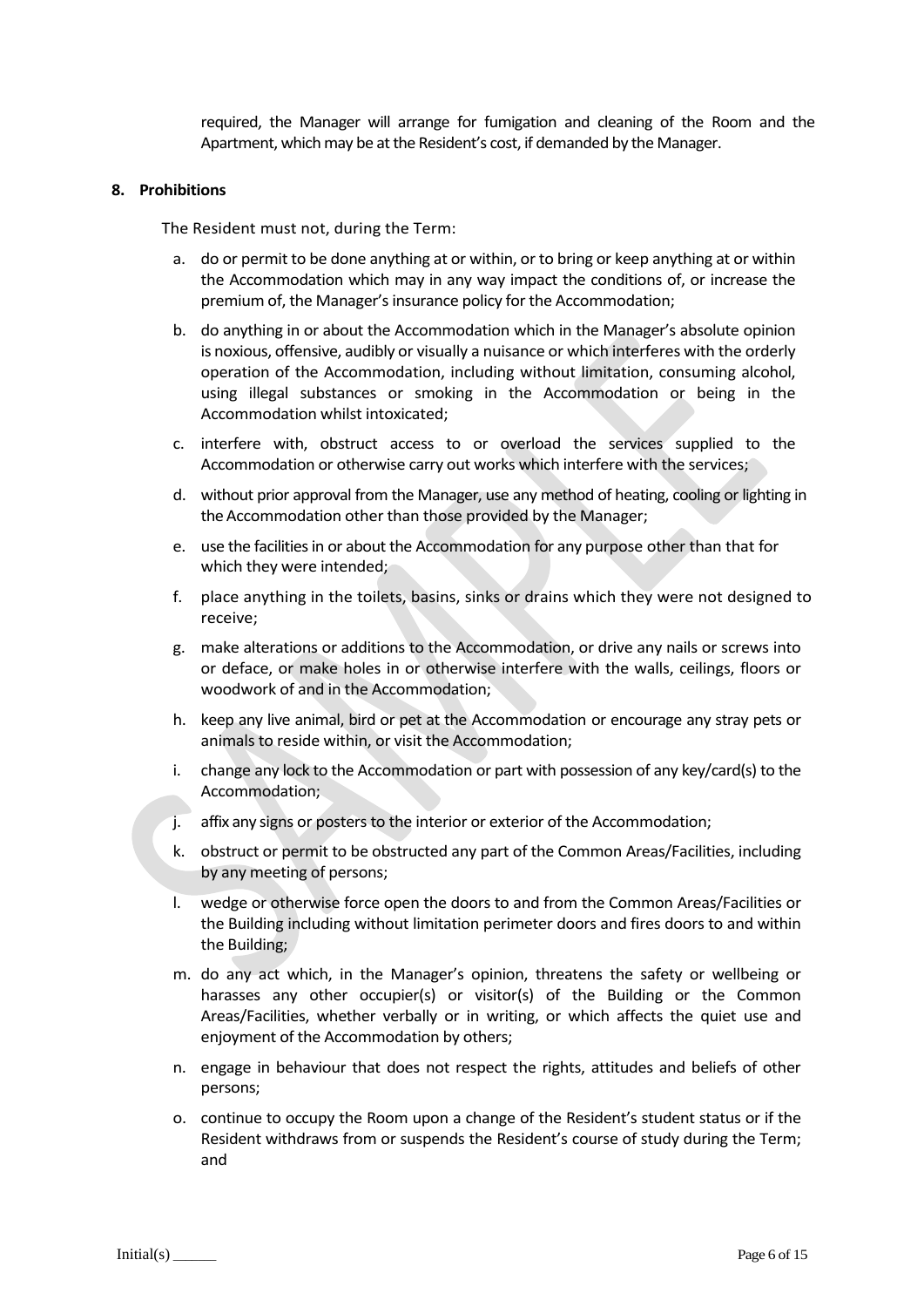p. use any equipment which will or is reasonably likely to overload the cables, switchboard or sub-boards through which electricity is conveyed to the Accommodation.

#### **9. Exclusion of liability**

The Resident acknowledges and agrees that the Manager is not liable for any liability or loss resulting from:

- a. any act or omission of any other licensee or occupier or any other person in the Building (whether there lawfully or not);
- b. any malfunction, breakdown, interruption or failure in relation to the supply of services to the Accommodation or in relation to the electrical or fire equipment or any other plant, equipment or machinery in or serving the Accommodation;
- c. any accident, damage or malfunction affecting the Accommodation including, without limitation, any blocked drains, pipes or conduits, any overflow of water or any break in wires or cables; and
- d. any damage, loss, injury or death except to the extent it is caused or contributed to by the Manager.

#### **10. Manager'sright of entry**

The Manager may hold a key/card to access the Room and the Apartment and may enter the Room and the Apartment, without notice if, in the Manager's opinion, there is an emergency or a breach of this agreement by the Resident, but otherwise the Manager may enter the Room and the Apartment at all reasonable times during the day, for any one of the following purposes:

- a. to maintain, clean or repair the Room and the Apartment;
- b. to maintain, repair or alter the services;
- c. to investigate any allegation of a breach by the Resident;
- d. subject to prior notice to the Resident, to inspect the Room and the Apartment or to show the Room to prospective residents and/or their representatives; and
- e. to show the Apartment and any vacant rooms within the Apartment to prospective residents and/or their representatives.

#### **11. Property Condition Report**

- a. On the Start Date, the Manager will prepare and provide a Property Condition Report for the Resident to complete, confirm, execute and return to the Manager within 2 days.
- b. The Property Condition Report when signed by both the Manager and the Resident will be conclusive proof as to the condition of the Room and the Apartment and the contents at the Start Date.
- c. Should the Resident omit or fail to complete and return the Property Condition Report to the Manager within the 2 day period, the Resident will be deemed to have confirmed its contents and any defect or damage found in relation to the Room and the Apartment during or at the expiry or sooner determination of the Term will be deemed the Resident's responsibility and, at the Manager's discretion, must be rectified at the Resident's cost.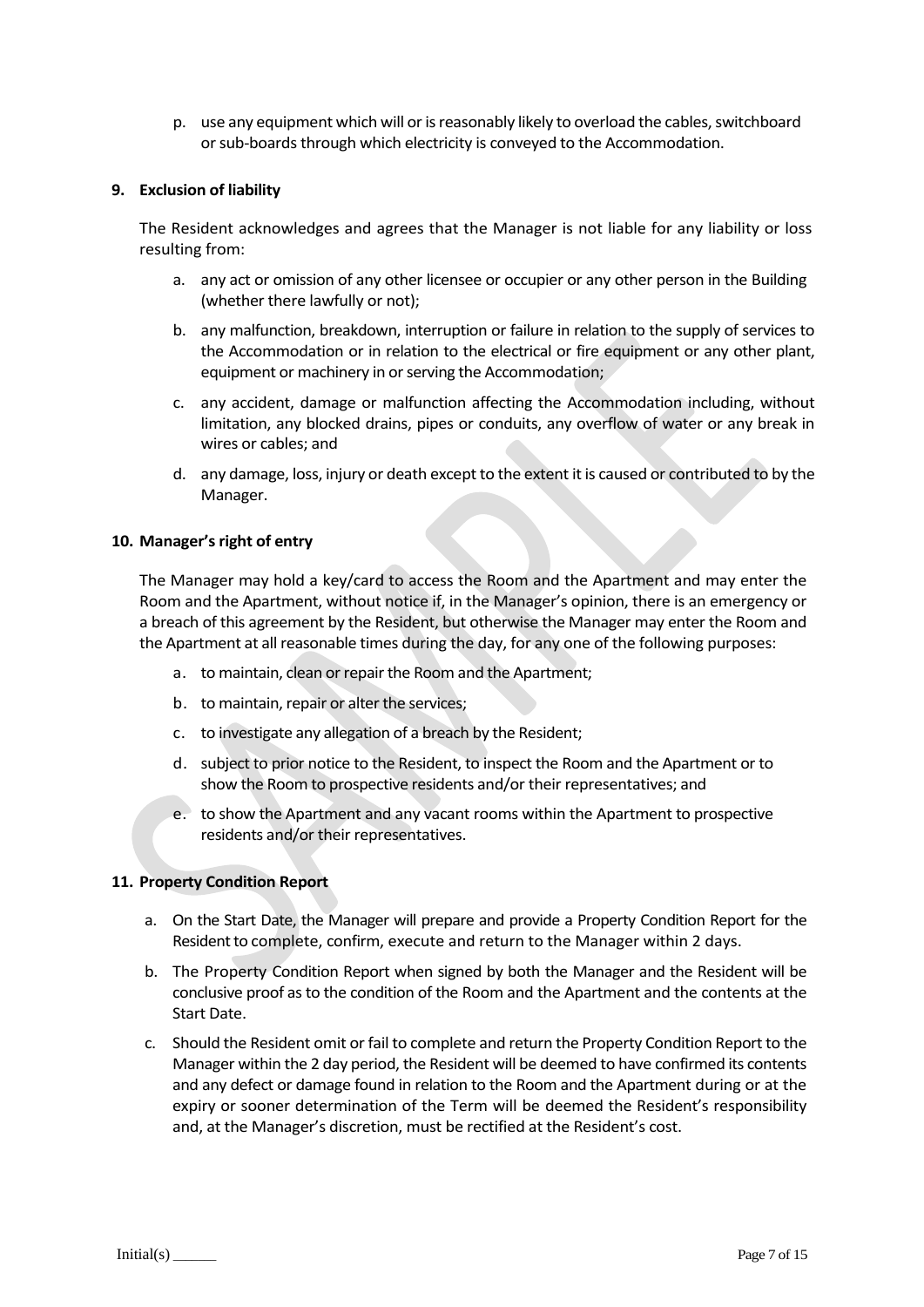#### **12. Breach by Resident and termination by Manager**

If the Resident breaches any of the terms and conditions of this agreement or the rules set outin the Resident Handbook or the "University Land & Traffic By-Laws":

- a. the Manager may terminate this agreement by entering the Room and re-taking possession of the Room if, after giving reasonable notice to the Resident to remedy the breach, the Resident does not remedy the breach within the time stated in the notice; and
- b. the Resident agrees to indemnify the Manager in respect of any liability or loss arising from, and any costs, charges and expenses incurred in connection with, any breach of this agreement by the Resident and any re-entry or termination of this agreement by the Manager.

#### **13. Consequences of early termination by Manager for breach by Resident**

The Resident acknowledges and agrees that upon termination of this agreement under clause 12:

- a. the Resident must peaceably and quietly deliver to the Manager vacant possession of the Room and each and every part of the Manager's property in it;
- b. any right the Manager may have against the Resident at law will not be compromised or prejudiced and the Manager may pursue the Resident for any loss or damage suffered, including for the Residence Fee for the balance of the Term or unpaid Resident Charges

#### **14. Early Termination by the Resident**

- a. The Resident acknowledges and agrees that a request for early termination of this agreement will only be considered if the Resident:
	- (i) has or will withdraw their university enrolment by the census date, or if the Resident's enrolment status during a semester changes to withdrawn; and
	- (ii) submits a written request for early termination with a minimum of one week's notice; and
	- (iii) provides supporting documentation to verify the Resident's request as reasonably requested by the Manager.
- b. The Resident is required to continue to pay the Residence Fee until the early termination date agreed by the Manager and notified to the Resident.
- c. Following receipt of the notice from the Manager under clause 14(b) and prior to vacating, the Resident must pay an early termination fee equivalent to an additional 6 weeks of the Residence Fee (**Early Termination Fee**).
- d. The Resident must pay the Early Termination Fee and cannot require any part of the Early Termination Fee to be deducted from the Security Deposit.
- e. If the Resident vacates on the termination date agreed by the Manager and the Resident has paid an Early Termination Fee equal to 6 weeks of the Residence Fee, the Manager will refund a proportionate amount of that Early Termination Fee if a replacement resident is found within 6 weeks of the termination date.
- f. The Resident must pay in full any outstanding Residence Fee and Resident Charges in respect of the period up to and including the date on which the Resident vacates the Room prior to vacating the Room.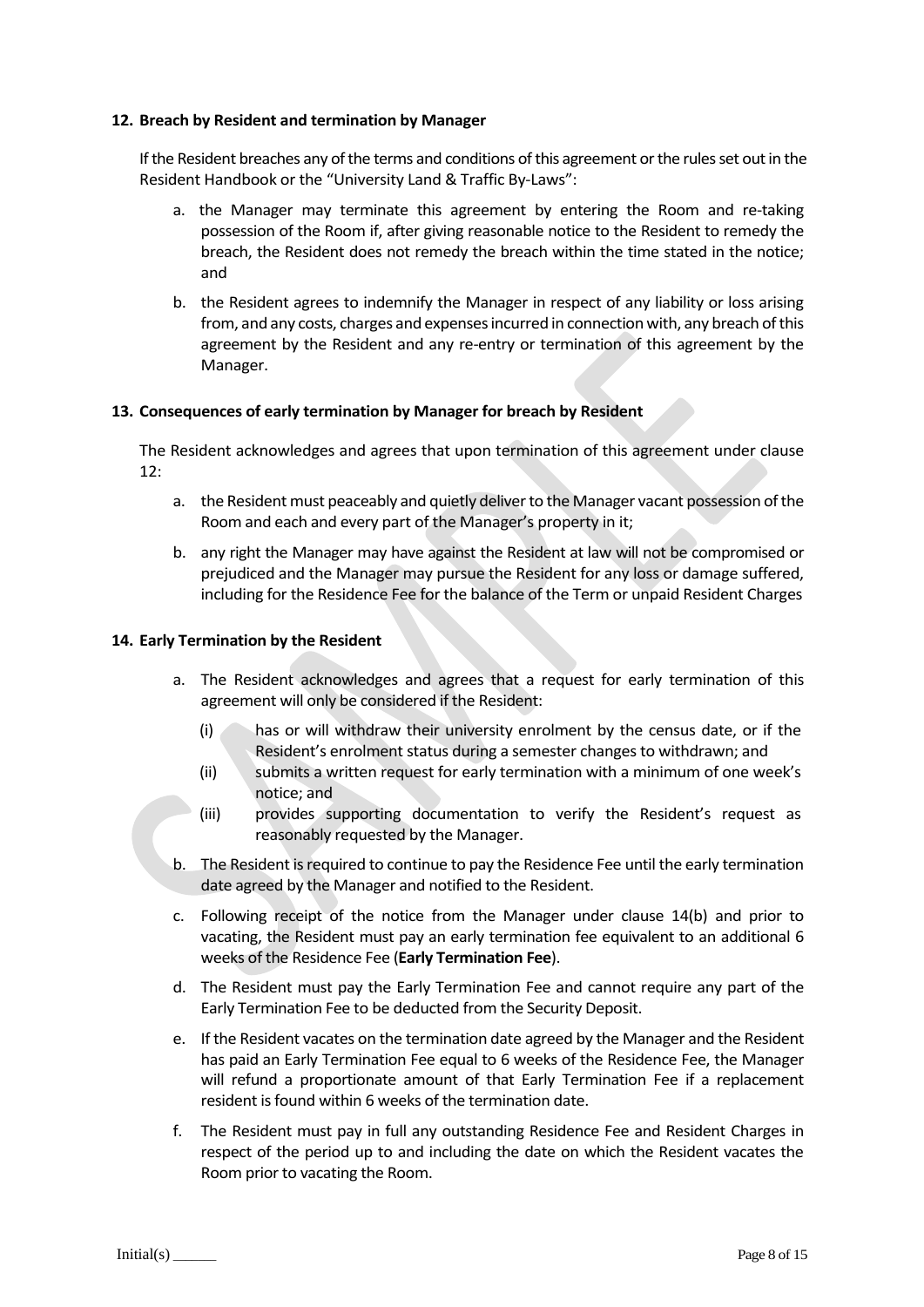- g. If the Resident does not pay:
	- (i) the Early Termination Fee; and
	- (ii) any outstanding Residence Fee and Resident Charges in respect of the period up to and including the date on which the Resident vacates the Room,

this agreement will continue on its existing terms and conditions and will not terminate despite the notice from the Manager under clause 14(b) unless and until those payments are made.

- h. Despite clause 3(b), if the Resident complies with all its obligations under this clause 14 and under clause 17, following termination (where agreed by the Manager under this clause 14) the Manager will refund to the Resident the balance of any Residence Fee paid in advance to the Manager.
- i. Early termination of this agreement does not affect any claim that the Manager has against the Resident in respect of any unremedied breach of this agreement arising prior to termination.

### **15. Early Termination in Exceptional Extenuating Circumstances**

- a. The Manager may, at the Manager's discretion and due only to exceptional extenuating circumstance, agree to early termination of this agreement if the Resident:
	- (i) provides the Manager with as much prior notice as practically possible of the Resident's request for early termination of this agreement due to exceptional extenuating circumstances; and
	- (ii) provides supporting documentation to verify the Resident's request as reasonably requested by the Manager.
- b. If the Manager notifies the Resident in writing that the Manager agrees to early termination of this agreement following a request by the Resident under clause 15(a), termination will be subject to the Resident:
	- (i) vacating the Room within 10 days (or any longer period reasonably required in the circumstances for the Resident to vacate the Room); and
	- (ii) paying to the Manager prior to vacating, a termination fee equivalent to an additional 4 weeks of the Residence Fee (**Early Termination Fee**).
- c. The Resident must pay the Early Termination Fee and cannot require any part of the Early Termination Fee to be deducted from the Security Deposit.
- d. If the Resident vacates on the termination date agreed by the Manager and the Resident has paid an Early Termination Fee equal to 4 weeks of the Residence Fee, the Manager will refund a proportionate amount of that Early Termination Fee if a replacement resident is found within 4 weeks of the termination date.
- e. The Resident must pay in full any outstanding Residence Fee and Resident Charges in respect of the period up to and including the date on which the Resident vacates the Room prior to vacating the Room.
- f. If the Resident does not pay:
	- (i) the Early Termination Fee; and
	- (ii) any outstanding Residence Fee and Resident Charges in respect of the period up to and including the date on which the Resident vacates the Room,

this agreement will continue on its existing terms and conditions and will not terminate despite the notice from the Manager under clause 15(b) unless and until those payments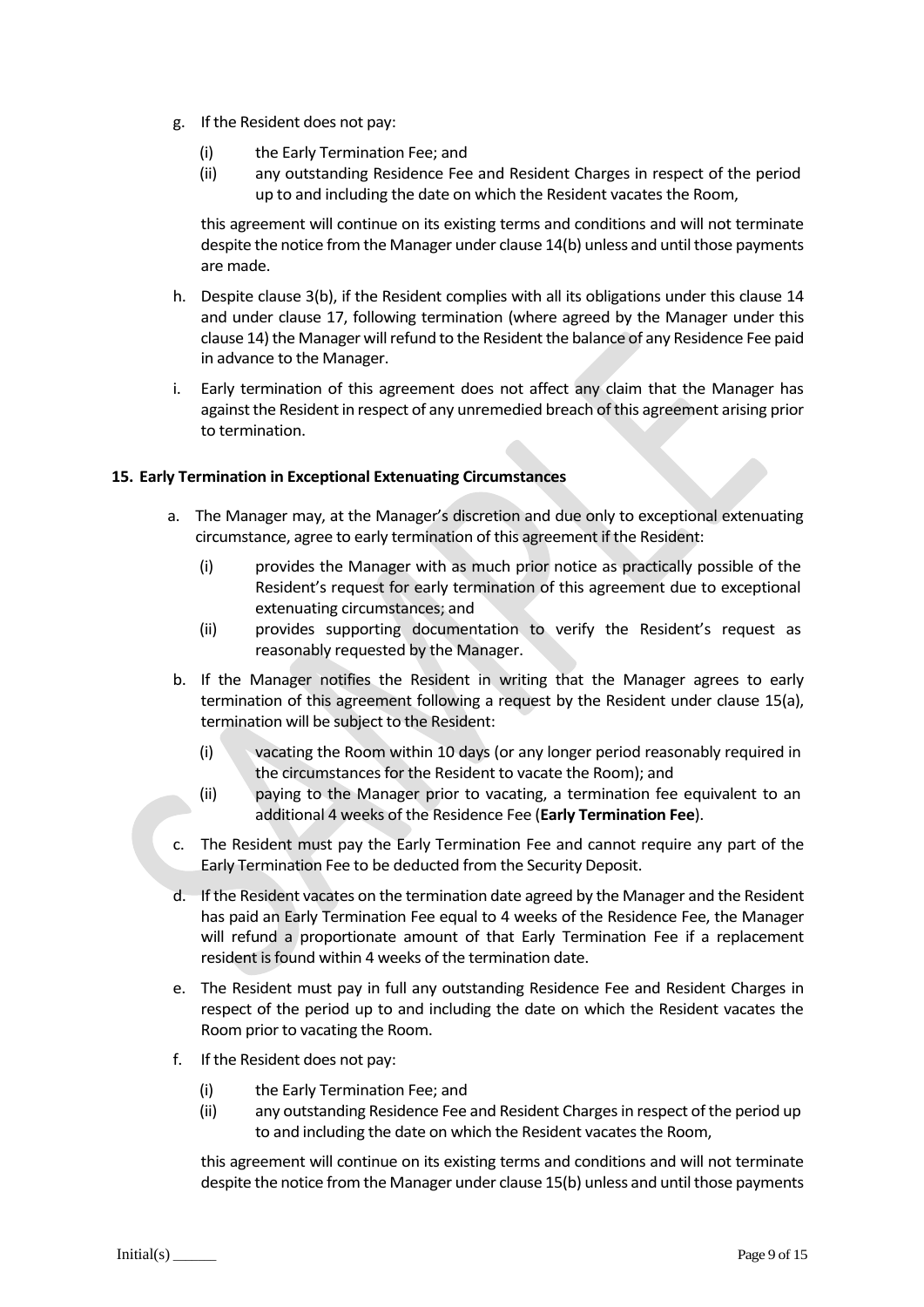are made.

- g. Despite clause 3(b), if the Resident complies with all its obligations under this clause 15 and under clause 17, following termination (where agreed by the Manager under this clause 15) the Manager will refund to the Resident the balance of any Residence Fee paid in advance to the Manager.
- h. Early termination of this agreement does not affect any claim that the Manager has against the Resident in respect of any unremedied breach of this agreement arising prior to termination.

#### **16. Termination due to damage or destruction**

If during the Term the Room or the Building (or any part of it) is damaged or destroyed, or any of the services disrupted, so that the Room or the Building (or any part of it) becomes, in the Manager's opinion, unfit for habitation or use, then, the Manager may at its election terminate this agreement and on termination:

- a. the Manager will refund to the Resident the balance of any Residence Fee paid in advance to the Manager; and
- b. no party will have any right against the other, excluding in respect of any right or obligation owing prior to termination or any unremedied breach of this agreement.

#### **17. Termination & yielding up**

On the expiry or sooner determination of the Term:

- a. the Resident must vacate the Room and peaceably and quietly deliver to the Manager vacant possession of the Room and each and every part of the Manager's property in it;
- b. the Resident must remove all of the Resident's property from the Accommodation, leaving the Accommodation in the same condition as set out in the Property Condition Report;
- c. the Manager may treat any Resident's property not removed as abandoned and deal with that property in any manner the Manager sees fit;
- d. the Resident indemnifies the Manager against any loss, liability, costs or expenses incurred or suffered by the Manager, arising from or in connection with the Manager acting under this clause 17, or damage caused to the Accommodation by the removal of the Resident's property;
- e. the Resident must promptly return to the Manager all keys/access cards to the Accommodation; and
- f. the Resident must pay the charges for the professional cleaning, by contractors appointed by the Manager, of the Room including the carpet in the Room and if the Room forms part of an Apartment, the charges payable by the Resident will also include a proportion of the charges payable for the professional cleaning of the common areas and facilities in the Apartment as the Manager calculates.

#### **18. Re-location**

a. The Resident acknowledges and agrees that the Manager may at any time during the Term: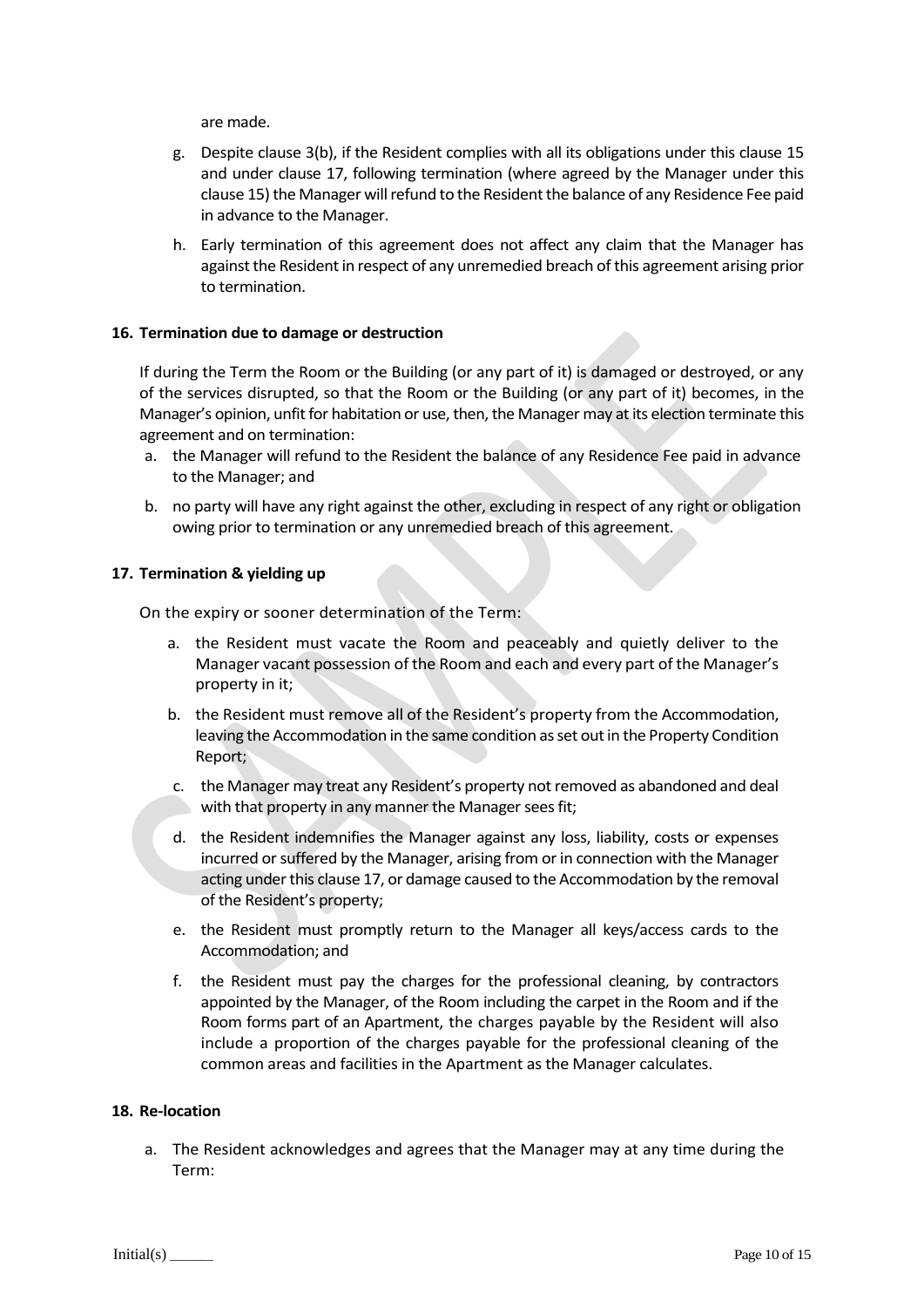- (i) on giving 7 days' written notice to the Resident, relocate the Resident to permanent alternative accommodation within the University;
- (ii) if at the Start Date or during the Term, the Room is not available for use as accommodation, relocate the Resident to temporary alternative accommodation either within the University or off campus; or
- (iii) if the Manager determines that a fire, critical incident or emergency has occurred, or that the Room is not suitable for occupation, relocate the Resident to temporary alternative accommodation either within the University or off campus,

and the Resident must continue to pay a 'residence fee' for the alternative accommodation at the rate determined by this agreement, except where the Residence Fee has been paid in full in advance.

- b. If the Resident is relocated to permanent alternative accommodation, the Resident must on expiry of the 7 day notice period, peaceably and quietly deliver to the Manager vacant possession of the Room in accordance with the provisions set out in clause 17 and must enter into a new accommodation agreement with the Manager in relation to the relocated accommodation.
- c. If the Resident is relocated to temporary alternative accommodation, the Resident will occupy that accommodation on the terms of this agreement (to the extent applicable) and must comply with all directions of the Manager in relation to the relocation process.

#### **19. Privacy**

- a. Information about the Resident which may be collected by the Manager will include any information provided in accordance with this agreement or that is provided during the Term of this agreement, including access to the Resident's grades. If the Resident does not provide this information, the Manager may not be able to grant the Resident this agreement or continue to provide services to the Resident under this agreement.
- b. The Manager may share personal information with the University or any other person if the Manager believes this is necessary to provide support where the Resident's health or wellbeing is in question.
- c. If the Resident wishes to request access to any personal information which the Managerholds about the Resident as a result of information collection practices pursuant to this agreement, the Resident may contact the Manager. If the Resident does request information the Resident must provide complete details about the particular information sought, in order to assist in the retrieval of that information. An access fee may be charged by the Manager to cover the costs of providing the information.
- d. The Resident acknowledges that the Manager, its contractors and other project affiliated entities and their staff may use the Resident's personal information for the purposes of providing accommodation and services to the Resident under this agreement and for any purposes set out in the Resident Handbook. The Manager reserves the right to access and use photographic images of the Resident.

#### **20. Acknowledgements**

a. The Resident acknowledges and agreesthat the Resident hasread the Resident Handbook provided and agrees to comply with the regulations set out in it as approved or amended by the Manager from time to time and notified to the Resident in writing.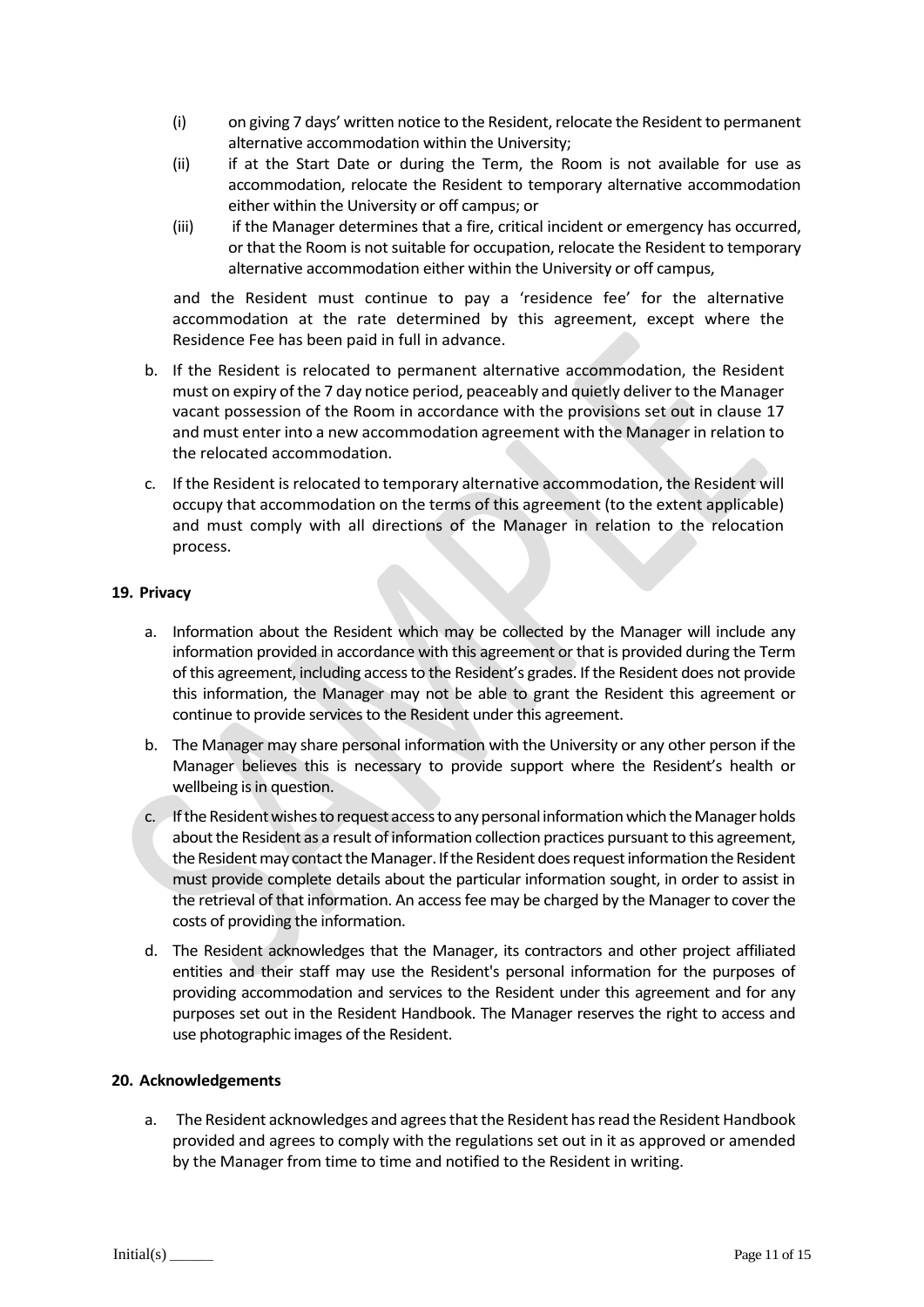- b. The Resident acknowledges and agrees that the Resident has reviewed and agrees to comply with and uphold the statutes, rules, orders, policies and procedures of the University as published and available on the University's website.
- c. The Resident agrees to abide by the directions given by any employee or associate of the Manager.
- d. The Resident acknowledges and declares that no promise, representation, warranty or undertaking either express or implied has been given by or on behalf of the Manager as to the suitability of the Room, the Apartment or the services for the needs of a particular Resident.

#### **21. Notices**

- a. The Manager may give a notice to the Resident by delivering the notice personally to the Resident, or by delivering the notice to the Room.
- b. The Resident may give a notice to the Manager by delivering the notice to the address of the Manager set out in this agreement, or by posting the notice to that address (in which case the notice will be deemed to be served on the third business day after posting).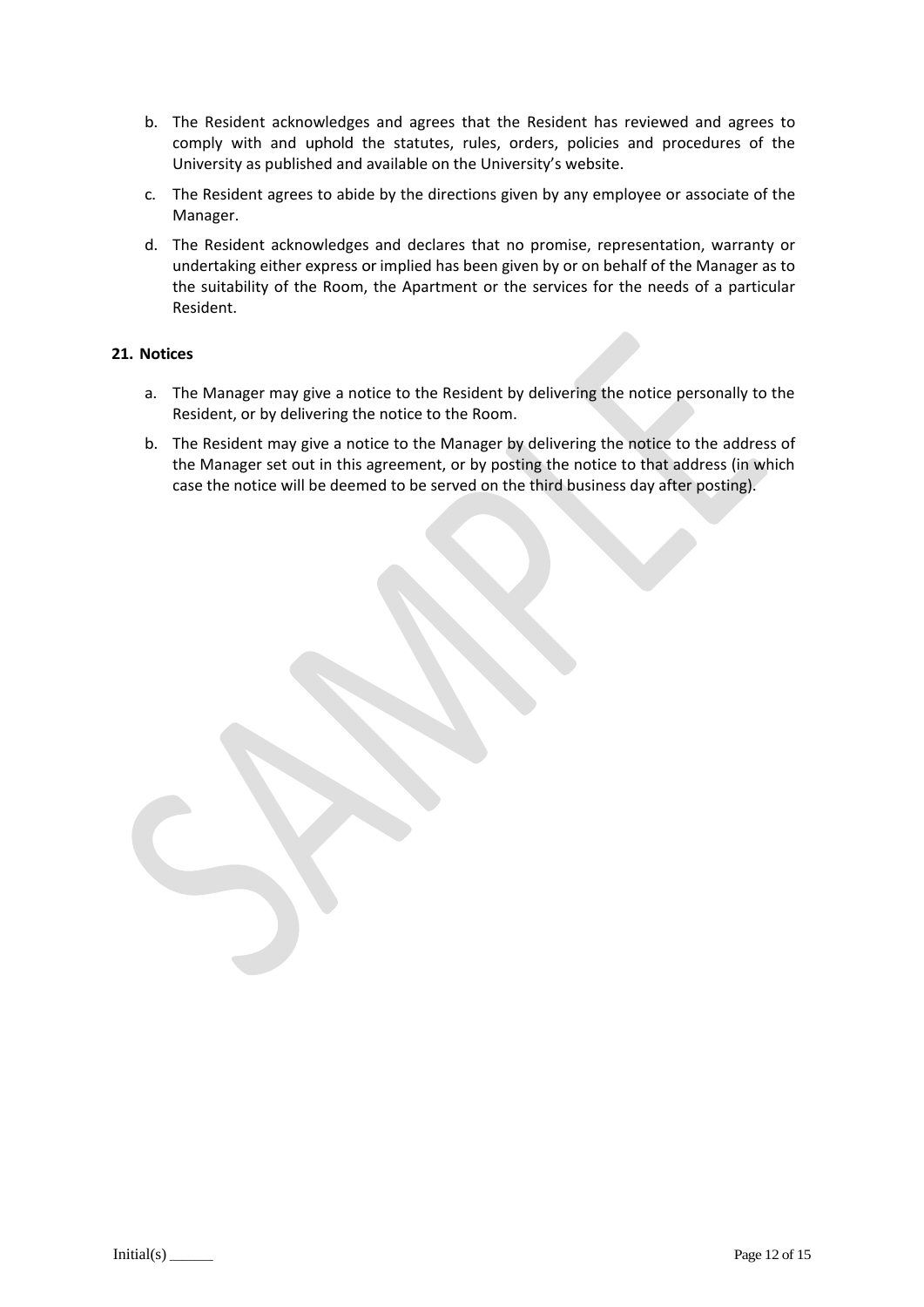## **Attachment 1 - Resident Charges**

The Resident must pay the charges set out in this Attachment 1 as notified by the Manager to the Resident from time to time, or otherwise in accordance with this agreement.

### *Upfront Fees and Charges*

All fees and charges listed below are mandatory fees and must be paid as follows.

- **Administration Fee**  \$[123] per room payable when securing the booking and is nonrefundable.
- **Activity Fee** \$[112] per semester per person who is a Resident, paid prior to the Start Date and then prior to the commencement of each semester following notice from the Manager.
- **Facilities Fee**  \$[68] per semester per person who is a Resident, paid prior to the Start Date and then prior to the commencement of each semester following notice from the Manager.
- **Departure Fee** \$[115] per room paid prior to the Start Date (unless the Resident occupied the Room immediately prior to the Start Date).
- **\*Premium Room Departure Fee**  \$[140] per room paid prior to the Start Date (unless the Resident occupied the Room immediately prior to the Start Date). \*Only applicable for UniLodge at Curtin University – Twin Dolphin Hall, One Bedroom Apartment.
- **Security Deposit**  a charge per room equal to 4 weeks of the Residence Fee paid in accordance with Clause 4.

#### *Miscellaneous Fees and Charges*

All fees and charges listed below must be paid in full whenever the service or cost is incurred. These include but are not limited to:

- **Unauthorised Guest Fee** a charge of \$[130] per day for the duration of the stay of each unauthorised occupant (other than the Resident) of the Room.
- **Room Move Fee** a charge of \$[100] plus an additional cleaning fee of \$[115] or \$[140]\* will apply on each occasion that the Resident requests and is granted a move from one Room to another within the University campus.
- **Repairs, Maintenance and Cleanliness** The Resident is liable for any damage or loss caused by negligence or misuse of the Room as set out in this agreement and the Resident and will be charged for labour, any associated costs of repairs, special cleaning and rubbish removal.
- **Car parking** Curtin University operates a number of car parks located in and around the student accommodation, please see the Curtin University website for details. A limited number of dedicated resident parking spaces are available at each of the accommodation locations at no cost to residents. Permits for these spaces are allocated at the discretion of UniLodge.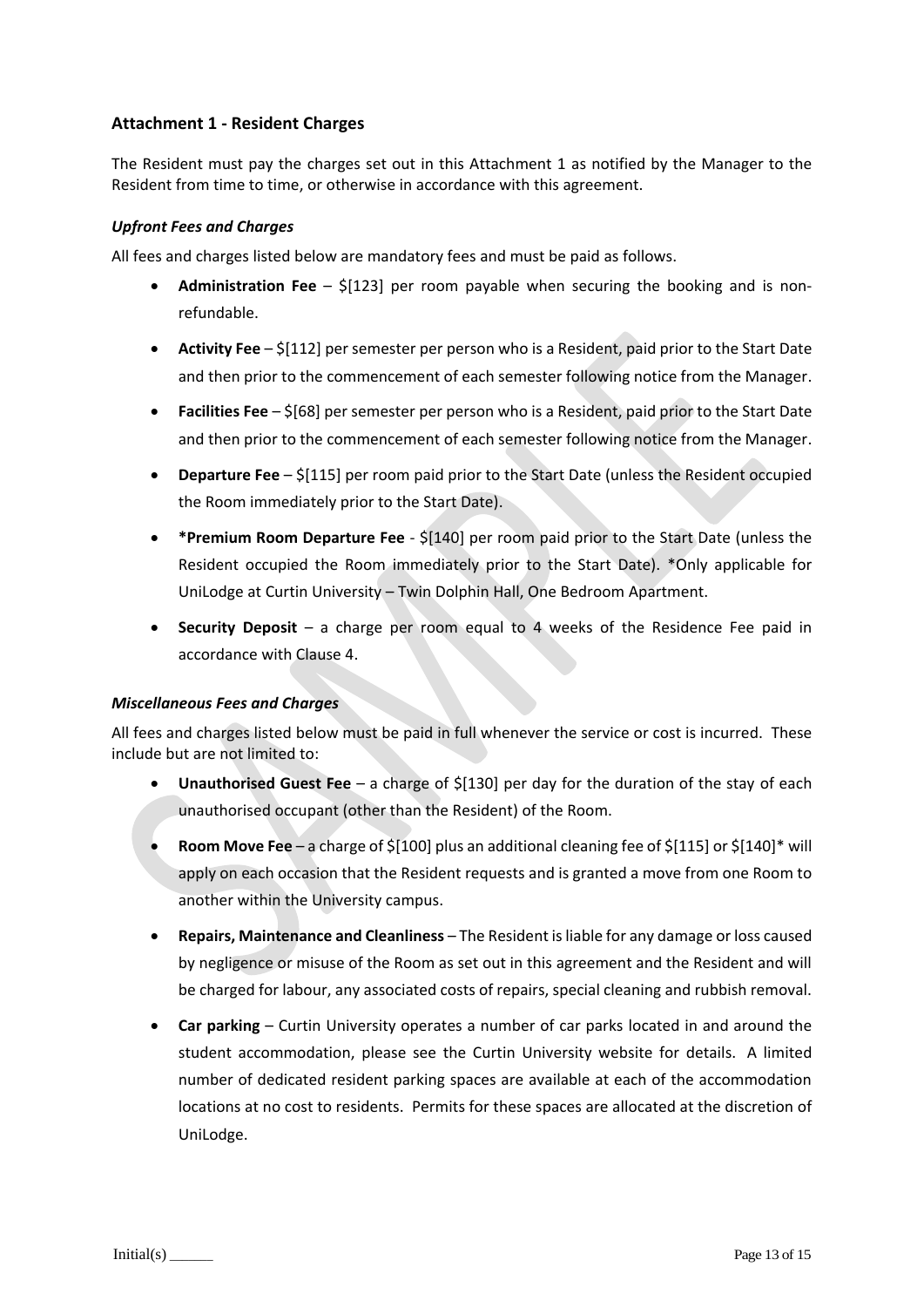- **Lockout Fee** a charge of \$[10.50] is payable if the Resident locks themselves out of the Building, the Apartment or the Room after hours.
- **Replacement Swipe Card**  a charge of \$[55] is payable to replace the swipe card provided to the Resident if it is lost or misplaced.
- **Laundry Fee**  \$[4] per cycle washing machine and \$[4] per cycle dryer.
- **Direct Debit Decline Fee –** a charge of \$[10] is payable if your direct debit declines.
- **Residential Fine/Fee –** a charge of \$[50] is payable by a student for dumping rubbish, leaving shopping trolleys on premise, smoking on premises, etc.
- **False Call Out Fee for Department of Fire and Emergency Services (DFES) –** a charge of [\$1337] is payable for any DFES response to a false fire alarm caused by the Resident or a guest of the Resident.
- **Early Termination Fee –** 4 or 6 weeks of the Residence Fee as set out in clause 14 or clause 15.
- **Bedroom Storage Fee** Following the Accommodation Agreement Contract Period/Term should the student want to store their belongings a fee of \$[63] per week will be applied (subject to room availability).
- **Wristband**  Wristband of \$[10] optional purchase to replace swipe card use
- **Rubbish Removal** \$[50] Additional charge for rubbish removal and cleaner attendance
- **Tenancy Clean** Optional service for students to request regular cleaning of apartment (amount differs on areas to be cleaned). Prices available at reception per clean.
- **UniLodge Services -** Fee for printing at reception (amount per page difference between B&W/Colour). Prices available at reception.
- **Merchandise Fees -** Optional merchandise for students to purchase. Prices at reception.
- **Contents Insurance -** Optional contents insurance for students to purchase. More information available at reception.
- **Yourshop -** Optional bedding and living kits for students to purchase prior to arrival. Prices available at reception.